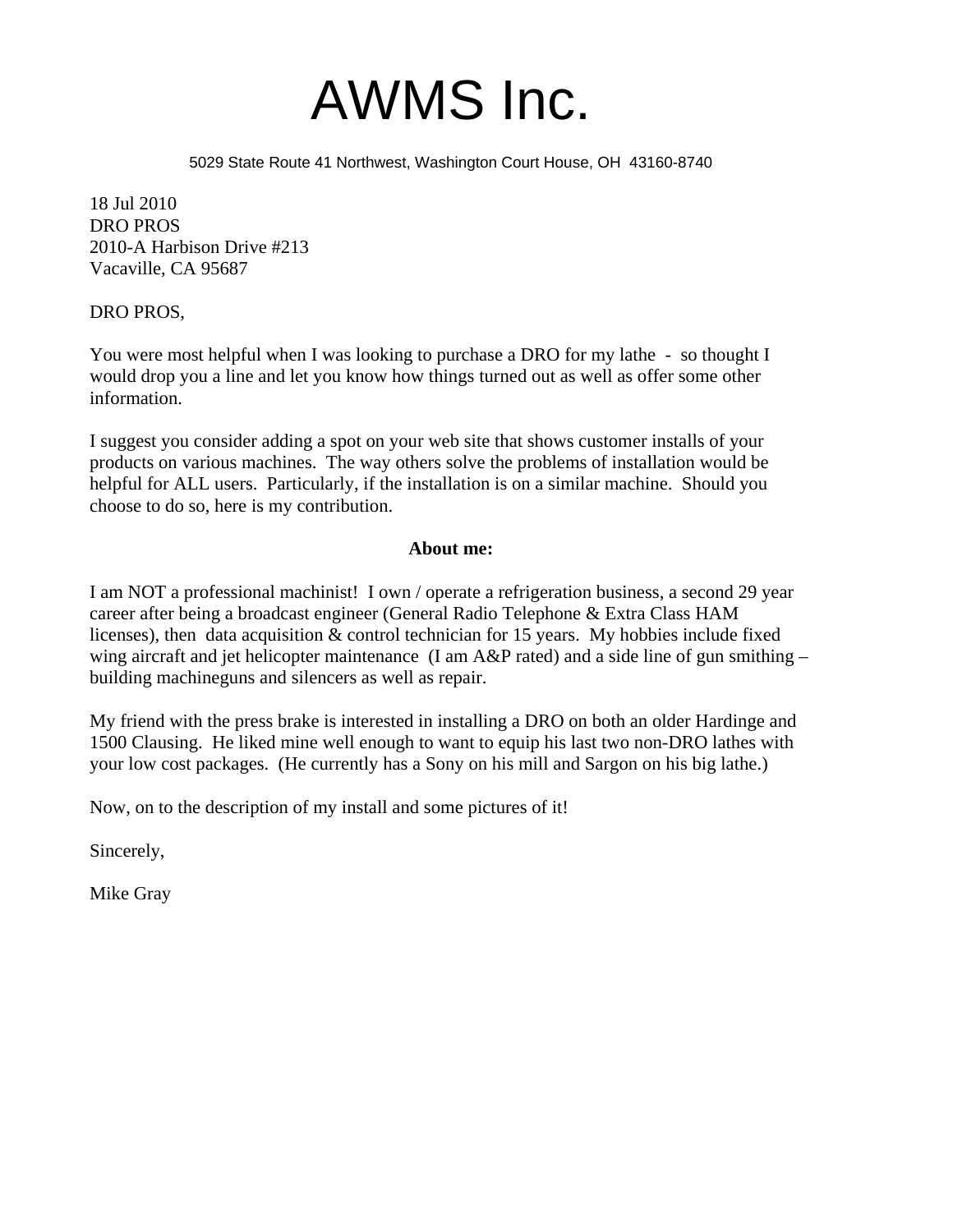## **My DRO PROS Easson installation**

### **The Lathe:**

My lathe is not a shiny new table top mini lathe! It is a  $40 + +$  year old Clausing 15 X 48 model 6913 that has seen considerable use. When I bought it, the crud was  $\frac{1}{4}$  thick all over it – I'm still removing it! New paint to follow – someday. Don't know what kind of coolant those folks used but it was NASTY and very hard to remove to boot.

# **Cross Slide 1st .**

I began with the cross slide scale installation. Placing the reader head / trolley down is preferred but on this machine, impossible. Just won't fit unless the scale is raised above the cross slide. Ok, so I must lay the scale on its side. If it is installed on the tailstock side of the cross slide, well over 2" is lost in movement toward the tailstock. Not good, as there are times I want the tailstock closer than that! Seems if the scale is mounted on its side on the headstock side of the cross slide, I lose less than ½" of carriage travel toward the headstock! Having long ago ditched the lantern type tool post and gone to a quick change type, I really lose NO functionality from the missing ½" travel. My custom scale protector will limit carriage travel to prevent crashing the trolley into the headstock.

Modified the scale mounting bar by cutting each end off flush with the scale, trimming it up in the mill for a nice finish. It is mounted 1/8" below the top of the cross slide so the scale protector will be flush when installed. Rather than using the set screws for alignment of the mounting bar, I must use shims. (Beer can works great and is easy to work – just cut with scissors!) In the end, no shims were required. Two  $\frac{1}{4}$  - 20 socket head screws mount it via holes milled in the bar. Be SURE the screw heads are recessed deep enough to prevent contact with the scale!! Adequate vertical adjustment is assured by slotting the recessed holes for the screws. Top of the bar is drilled and tapped for three flat head 10-24 counter sunk screws to attach my custom scale guard.

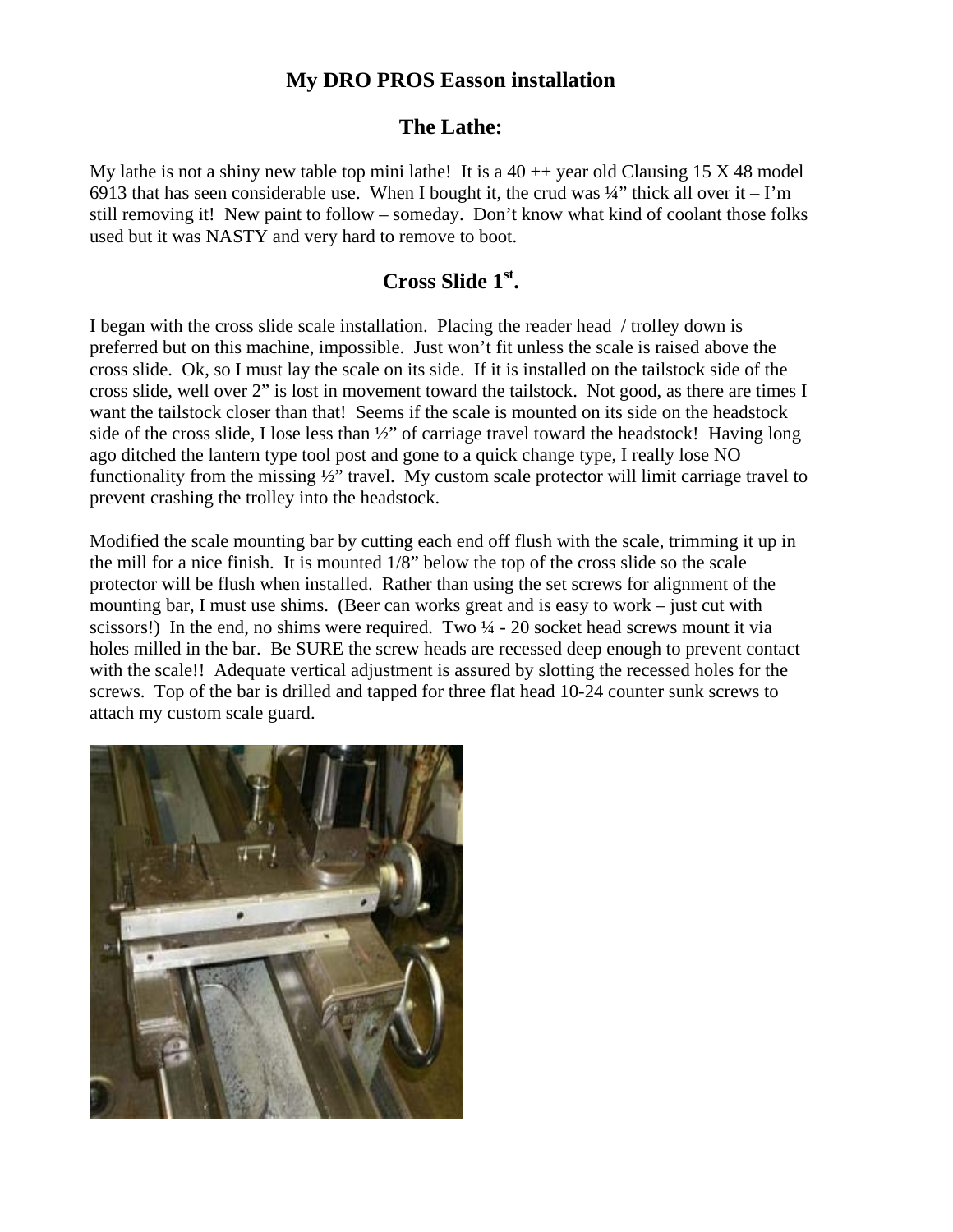

The mounting bar must be adjusted for perfect alignment in two planes BEFORE the scale is installed. Mine required only slight vertical adjustment of the scale when it was installed. Note the reader head is disconnected and the BPP is installed during scale alignment.



My kit did not include a trolley bar for the cross slide so I fabricated one from 3/8" aluminum. Easy enough; slice off a hunk, trim up in the mill, drill four holes, tap two. The two holes for screwing down to the carriage were slotted to adjust for "gapping" between "Blue Plastic Piece" and scale as part of final alignment. A piece of ¼" aluminum was cut, drilled and slotted in the mill to go between my trolley bar and the reader head. One of the screws holding the 3/8" trolley bar down to the carriage is near the reader head cable and a bit difficult to access. Goes to prove even the most thought out installation can have a "gotcha"!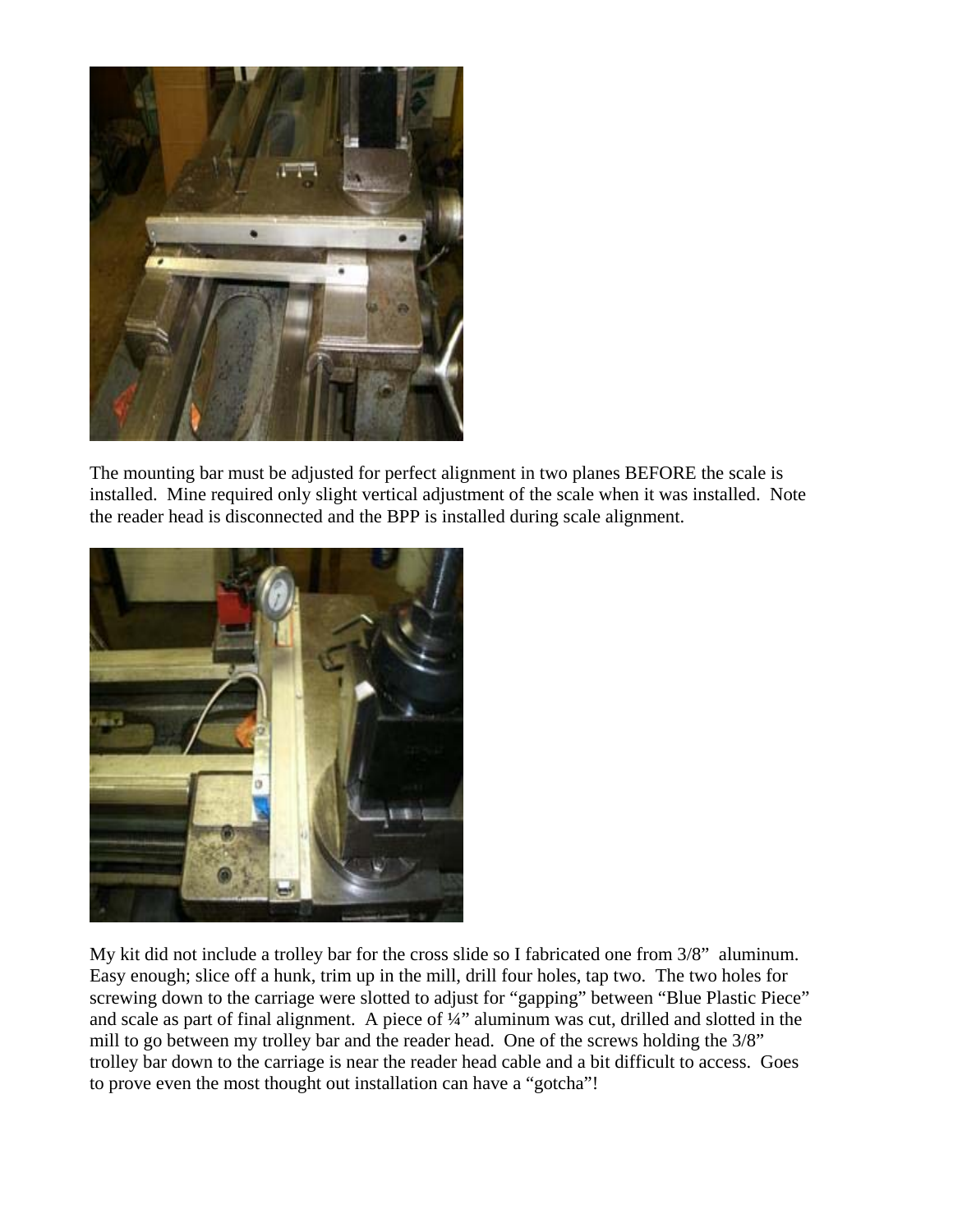

While the scale protector included with the kit is a neat piece, it just doesn't fit this application. Due to the vulnerable location of the scale, the provided scale cover is not strong enough for my desired level of protection. Therefore, a custom scale protector was fabricated from 1/8" steel and end caps welded on. It has a notch to clear the trolley bar as cross slide moves to rear. Protector is about one inch longer than scale so it does not touch in front and provides room for the cable to exit in the rear. Very difficult to get exact leg in press brake so it is milled to precise size, clearing carriage about .075". Should something heavy be dropped on the protector (like a chuck?? Nah, never happen!) the protector will be partially supported by the carriage. The protector is fastened to the scale mounting bar with three 10-24 flat head screws as mentioned before. Should the unthinkable happen and a chuck be dropped on the scale, this robust protector should prevent scale or reader head destruction.

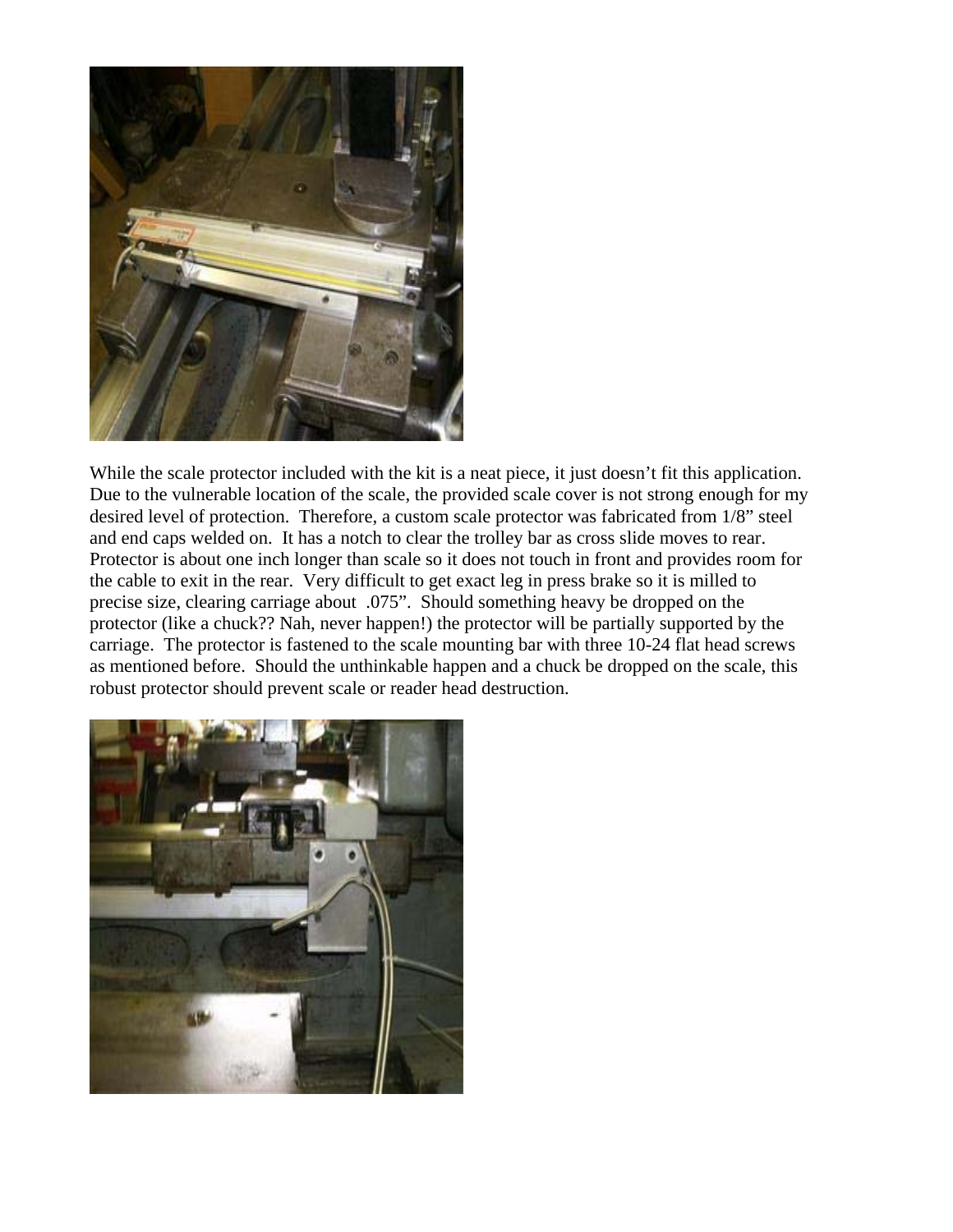

# **Next the long scale for carriage**

Installation of the long scale (1200 mm) for the carriage presented its own set of challenges! The Clausing has large holes cast in the bed as seen here.



These can best be described as swarf and coolant funnels!! Mounting the scale in front of these is a guarantee of scale damage or contamination. Mounting the scale ABOVE the "swarf funnels" leaves the trolley hanging down below the top of the holes so custom brackets were fabricated to reduce exposure. The horizontal piece that attaches to the reader head / trolley was fabricated from 1/4" aluminum with slotted holes to allow adjustment of the reader head which is attached with M4 button head screws to capture less swarf. It is attached to the 3/8" vertical piece with recessed 10-24 screws. That piece of 3/8" aluminum is used for the vertical part attached to the carriage. Two slots for the  $\frac{1}{4}$  - 20 screws that hold it to the carriage and two drilled and tapped holes in the bottom just like the original cast bracket. The upper right corner was sawed off to provide good cable route from the cross slide reader head. Of course, were this machine equipped with a taper attachment, different brackets would be required.

Mounting the scale required thinner adjustable spacers to prevent interference with bolts on the carriage bottom. Made those from some ¼" steel. I felt steel would serve better due to thin material tapped for set screws. Not visible in pictures.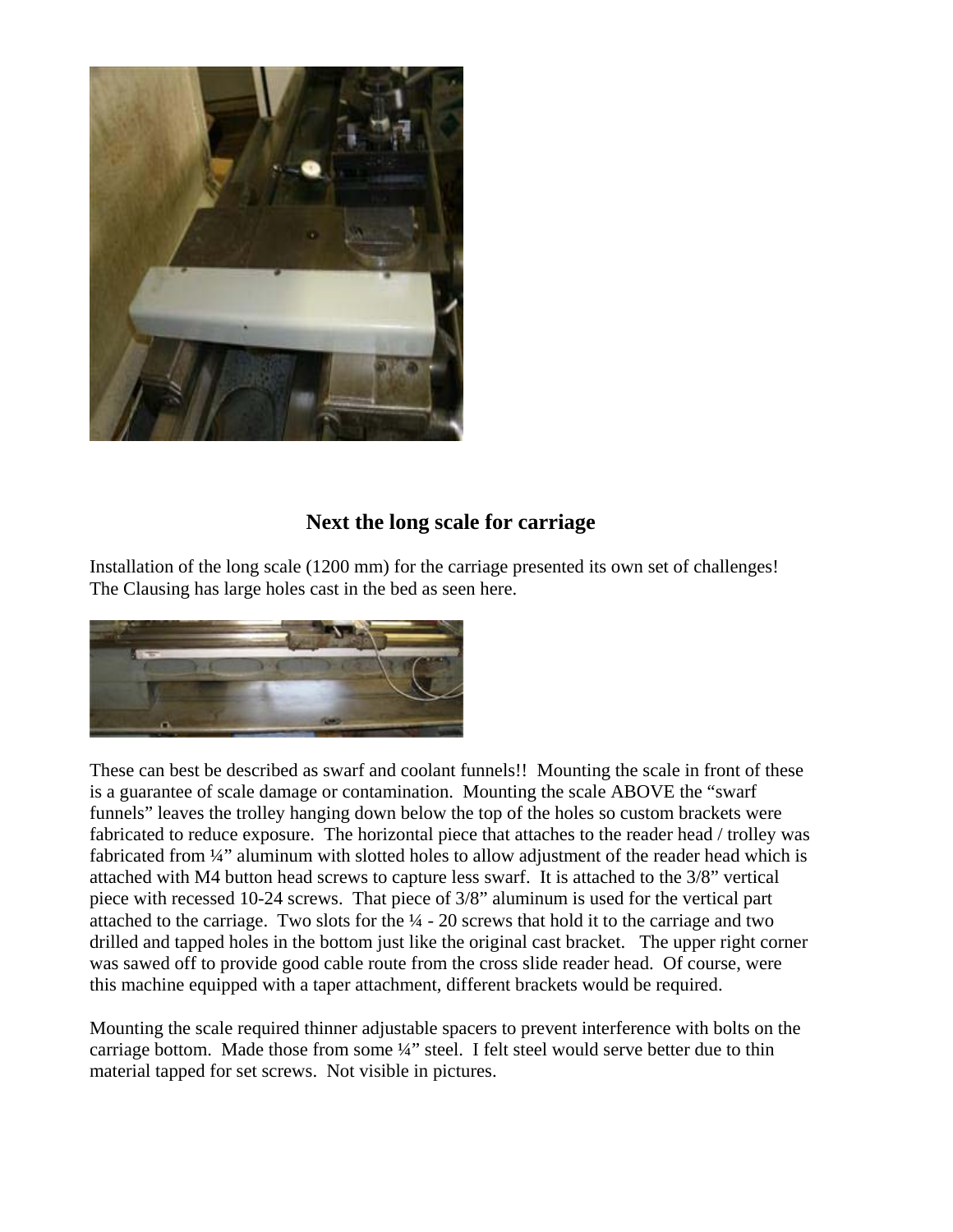

Carriage travel of this lathe is more than the 1200 mm scale can handle so a stop was fabricated. It is merely a piece of steel tubing of the correct diameter and length slipped over the clutch operating bar. Still allows full distance between centers and is not really necessary as long as the tailstock is on the ways. SOME form of hard, non removable stop is required to prevent destroying the scale from over travel! (No picture)

# **Display**

I bent a piece of ¼" hot roll at the correct angle to make a mounting bracket for the display. Solid, and right where I want it! Now to smooth the edges and paint it…………